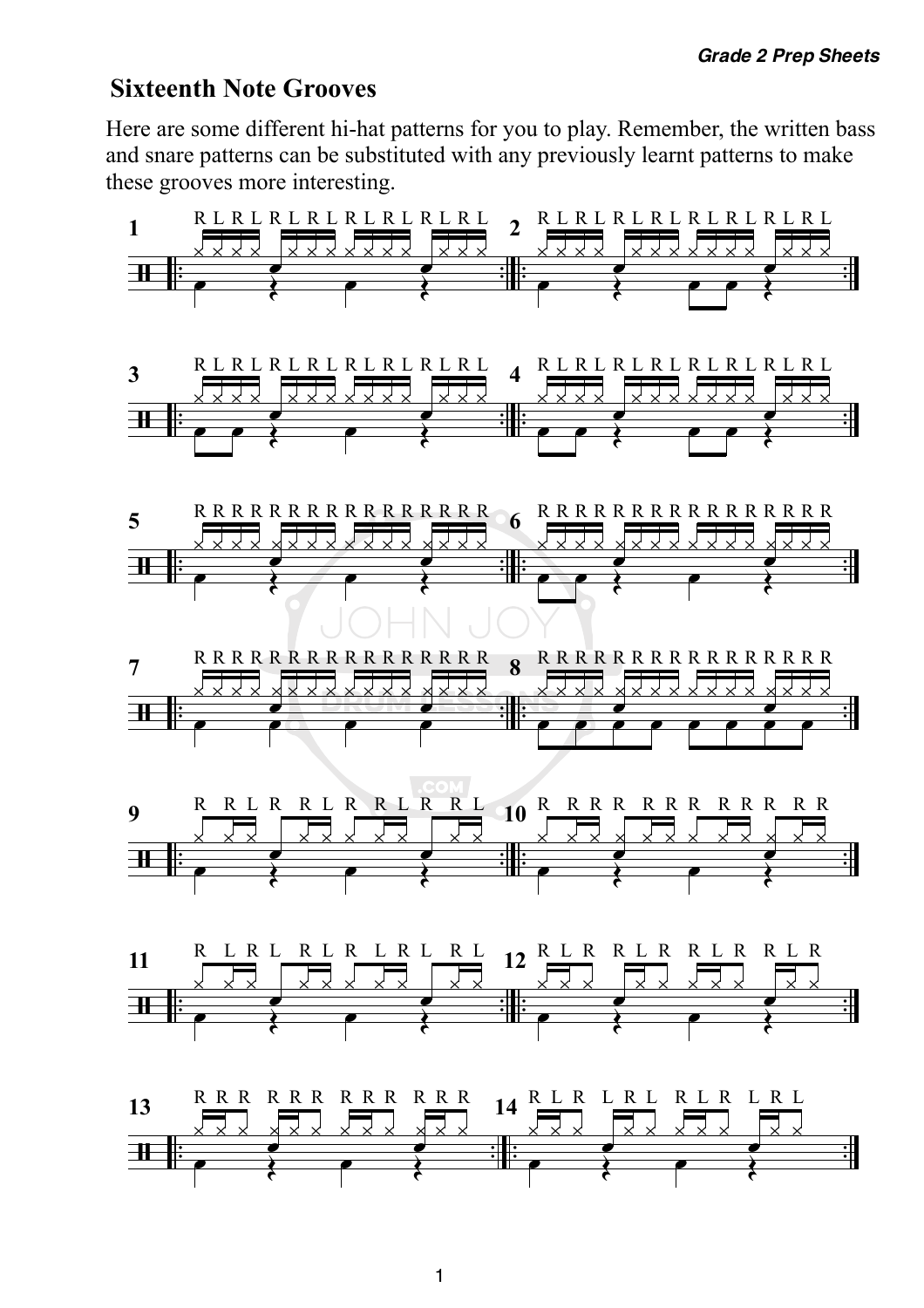# **Exercises to help build drum rolls (pt 1)**

When you start with these exercises, take each line very slowly and try to make your hands sound as even as possible.

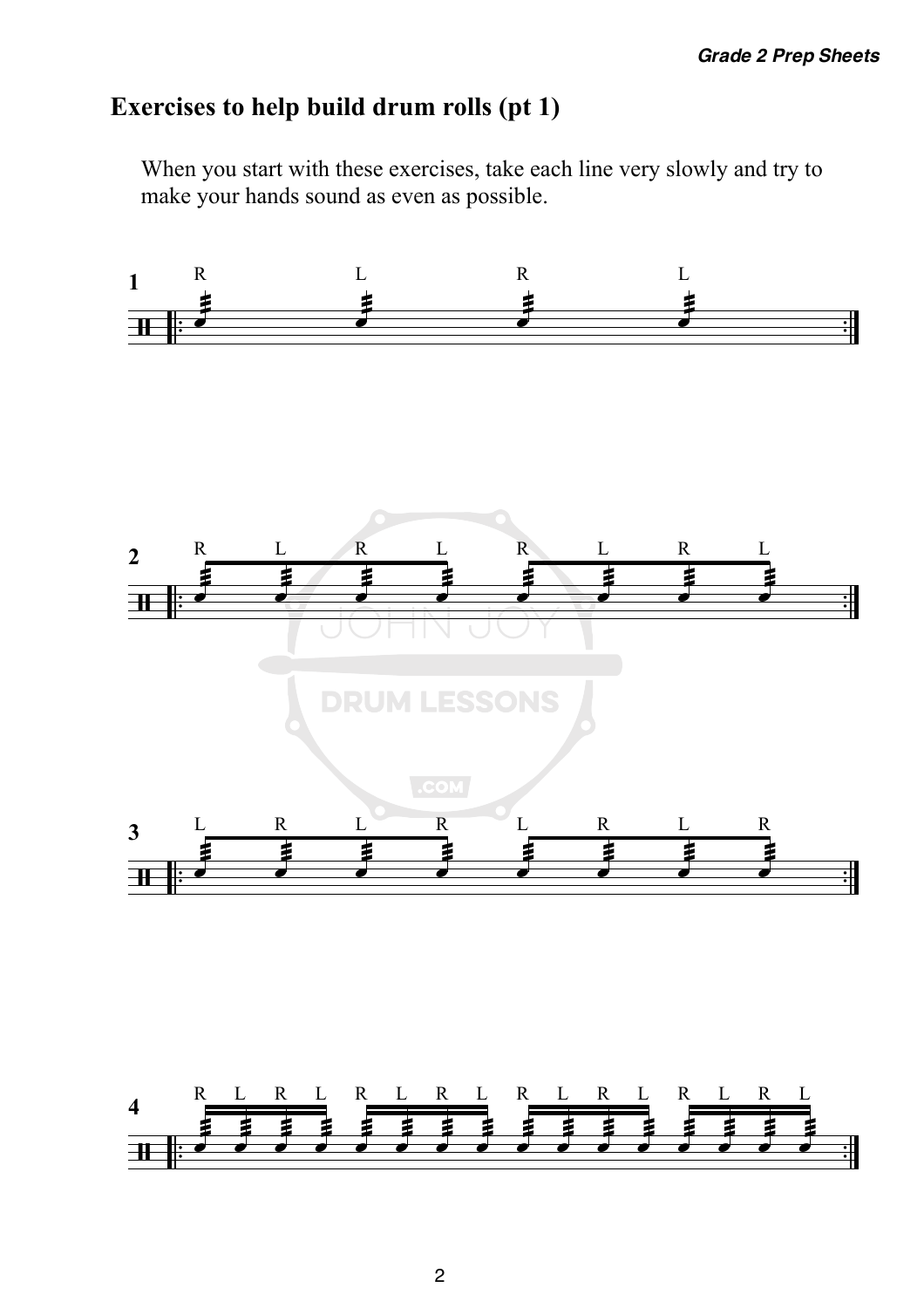# **6/8 Time**

6/8 means there are six quaver beats or two dotted crotchet beats per bar.



Counting in 6/8 can be done in several ways. Below are the two most popular.

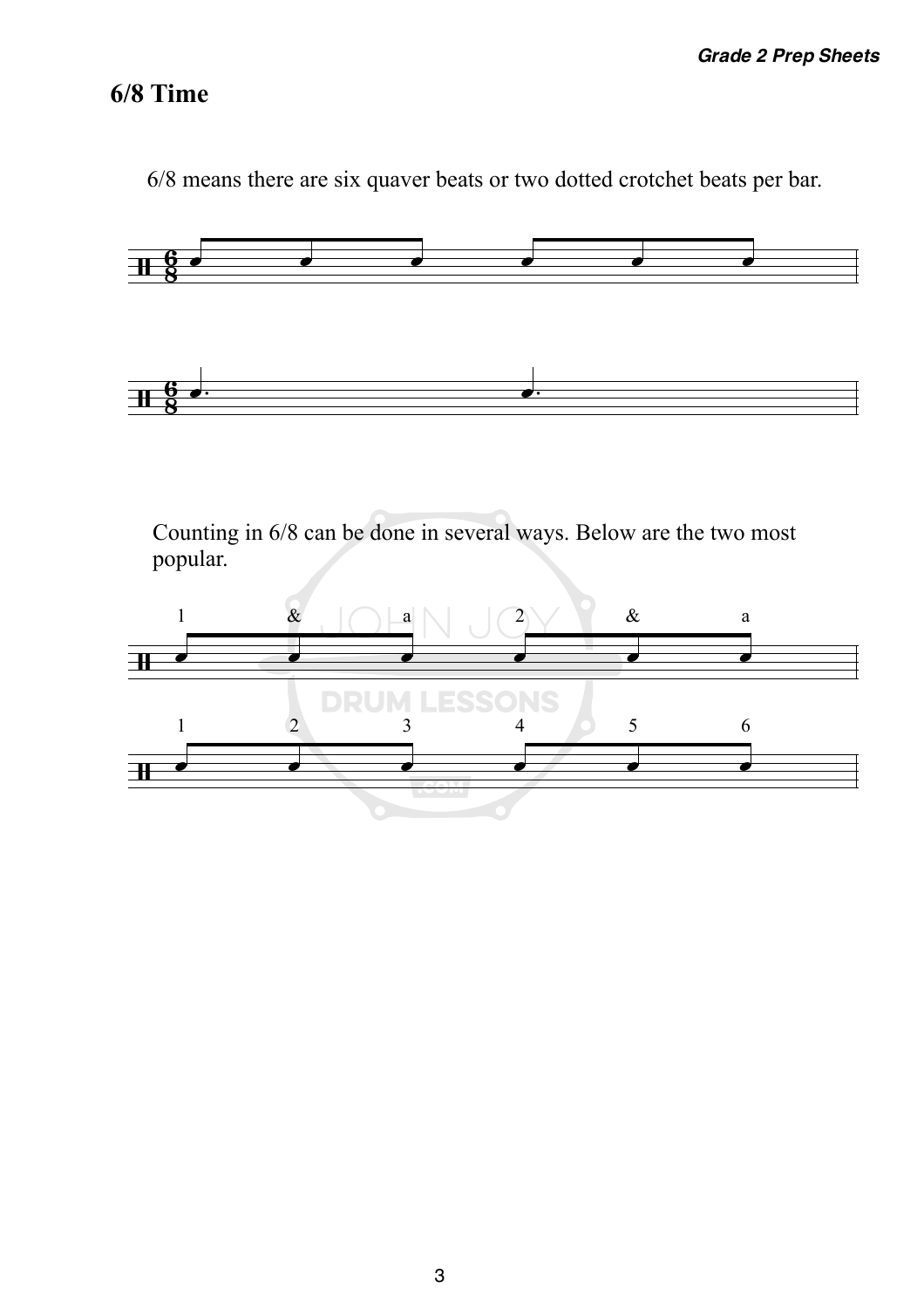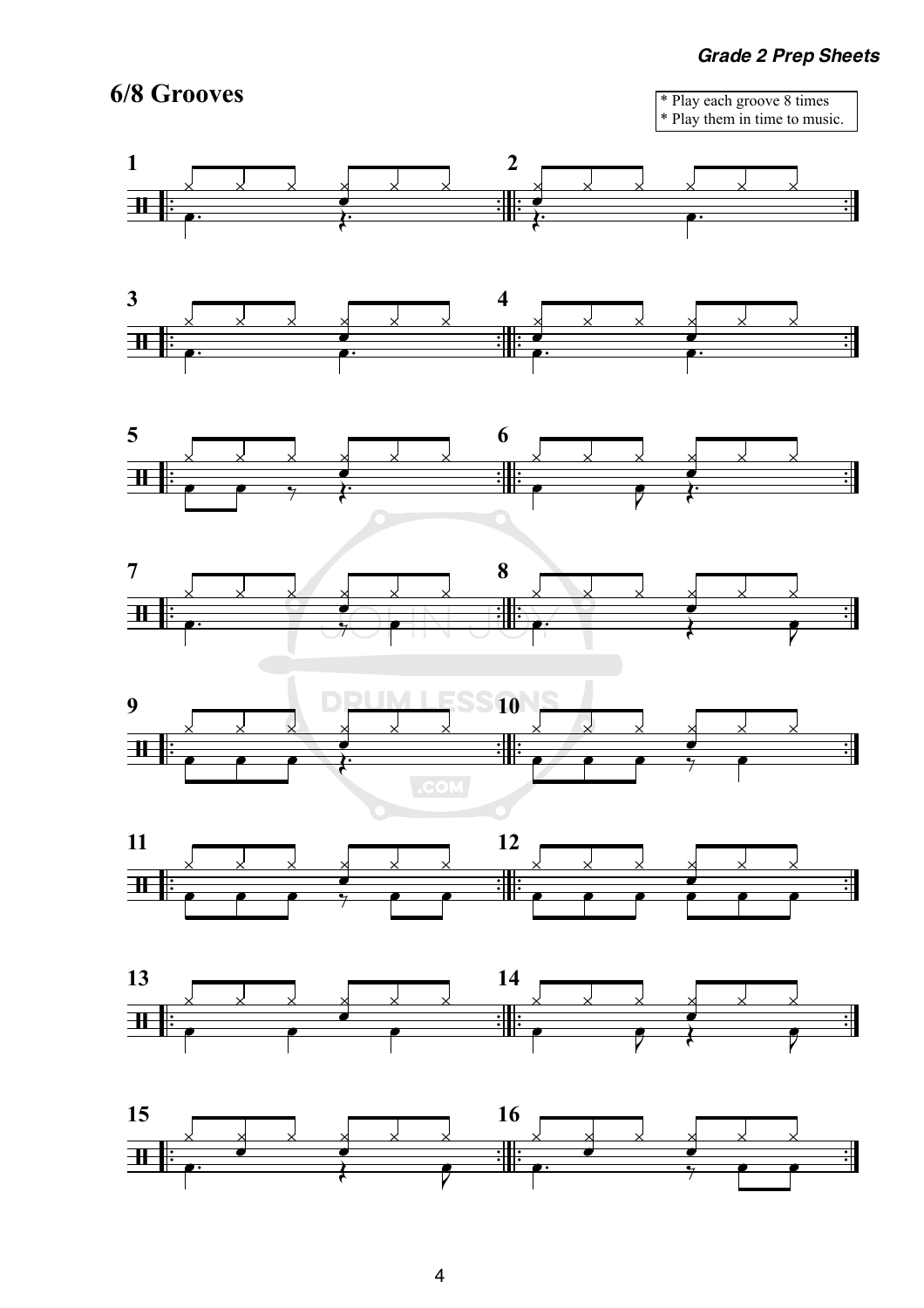







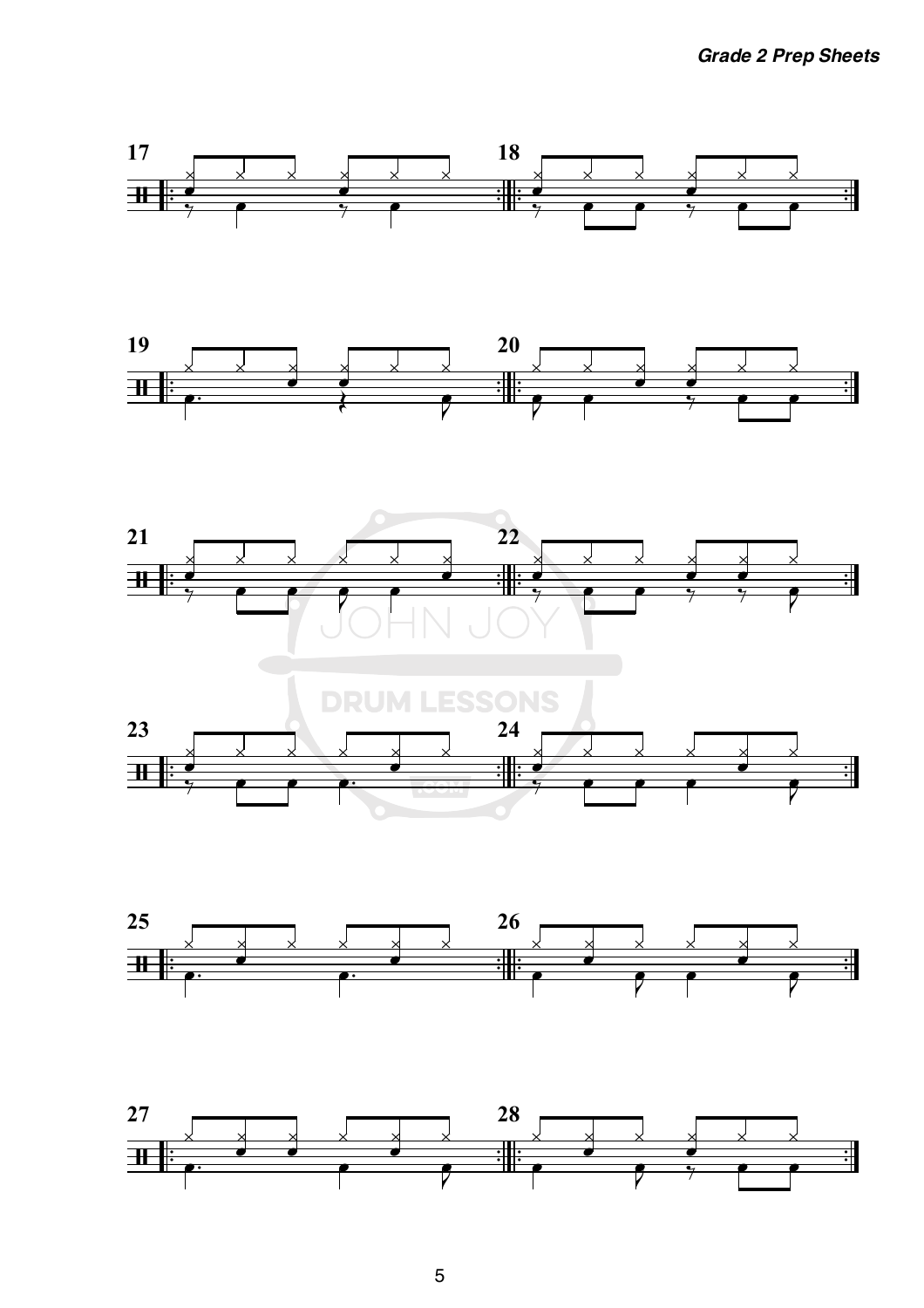# **16 Bar Groove Review**

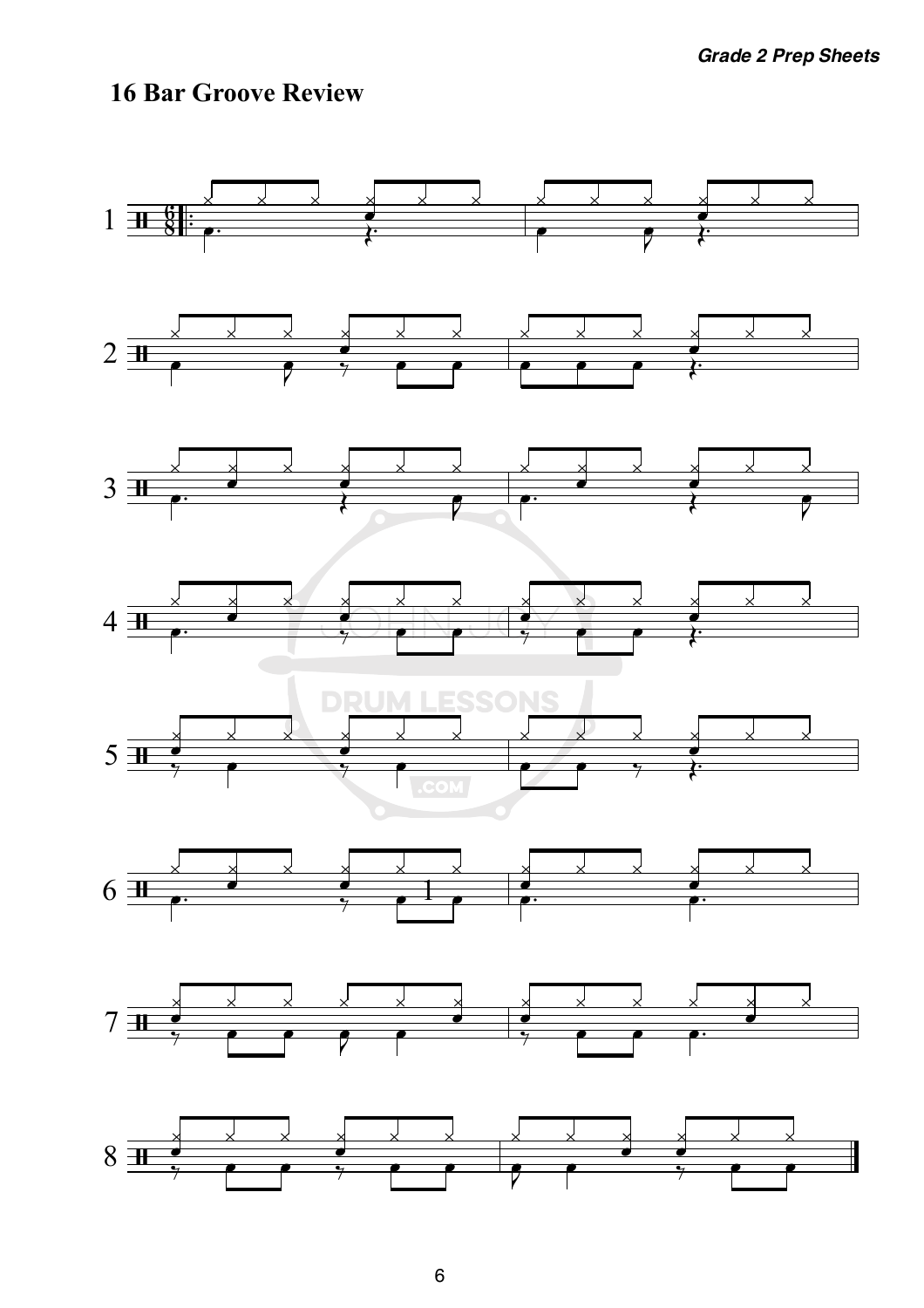## **Cross Stick**

Cross Stick can be written in several different ways. Below are the two most common.



To play cross stick on the snare drum, place the stick across the drum as shown in the picture.



Place your hand near the tip of the stick and whilst keeping the tip on the head, raise the stick and bring it down so that it strikes the rim.

The sound should be similar to a woodblock.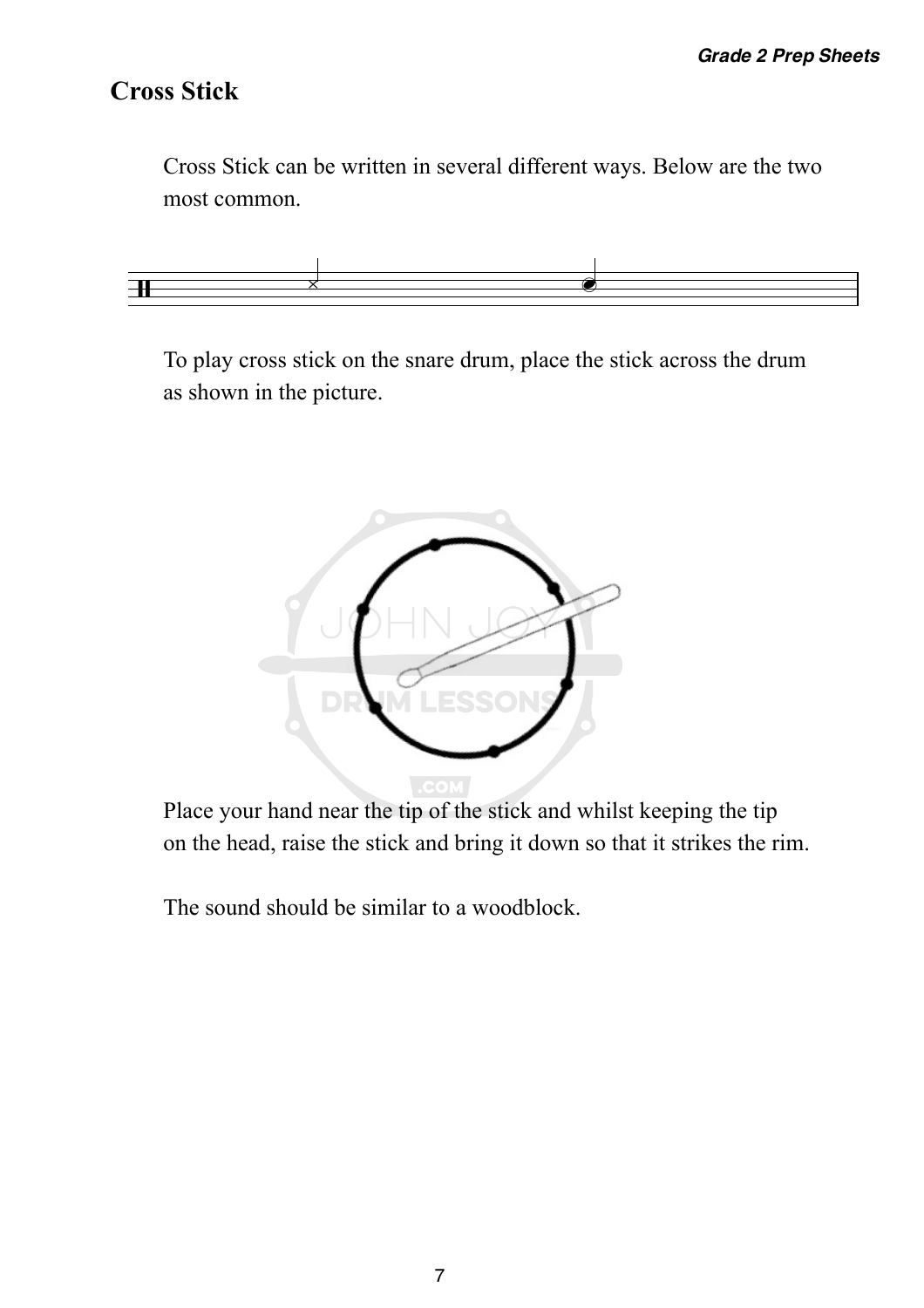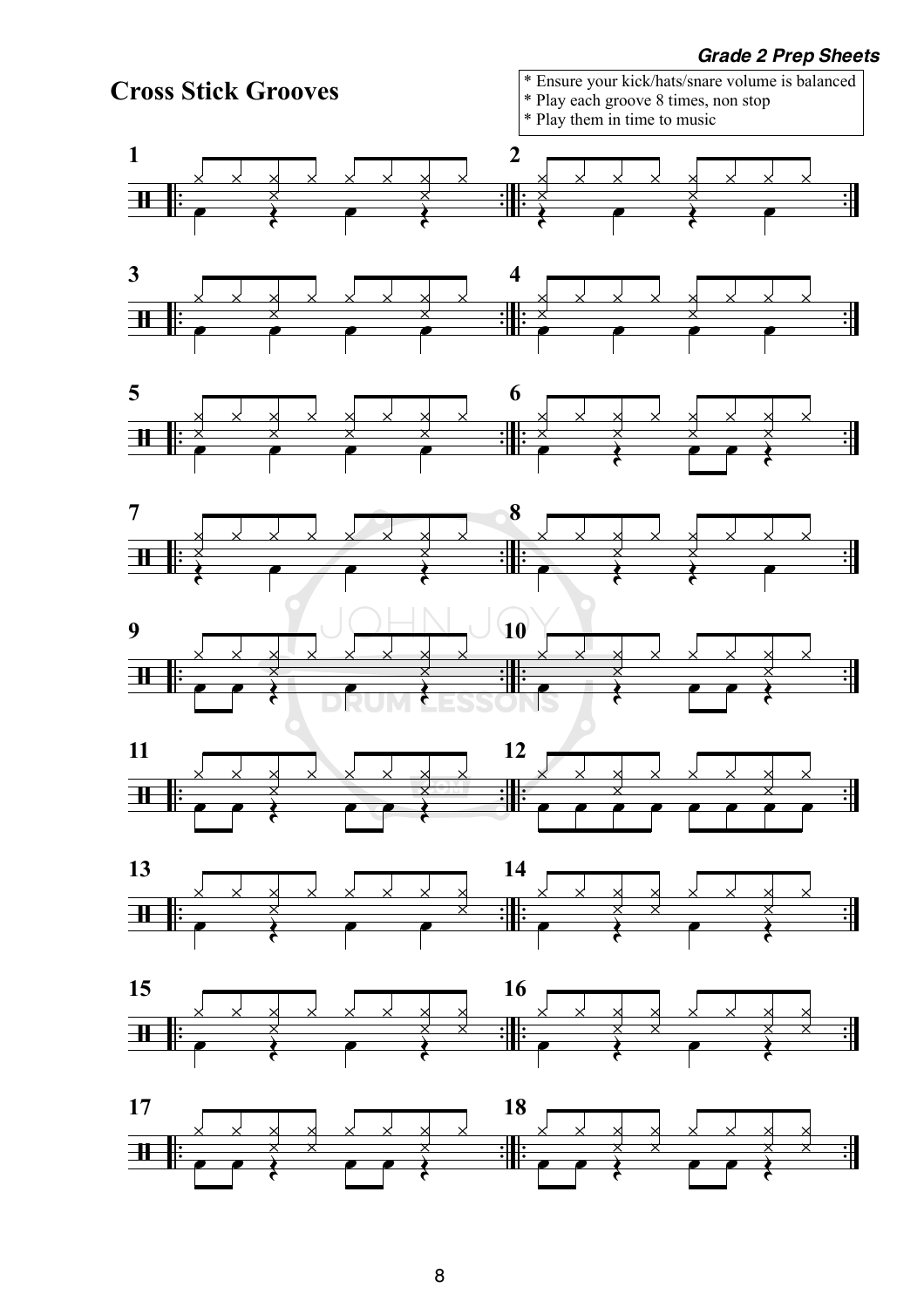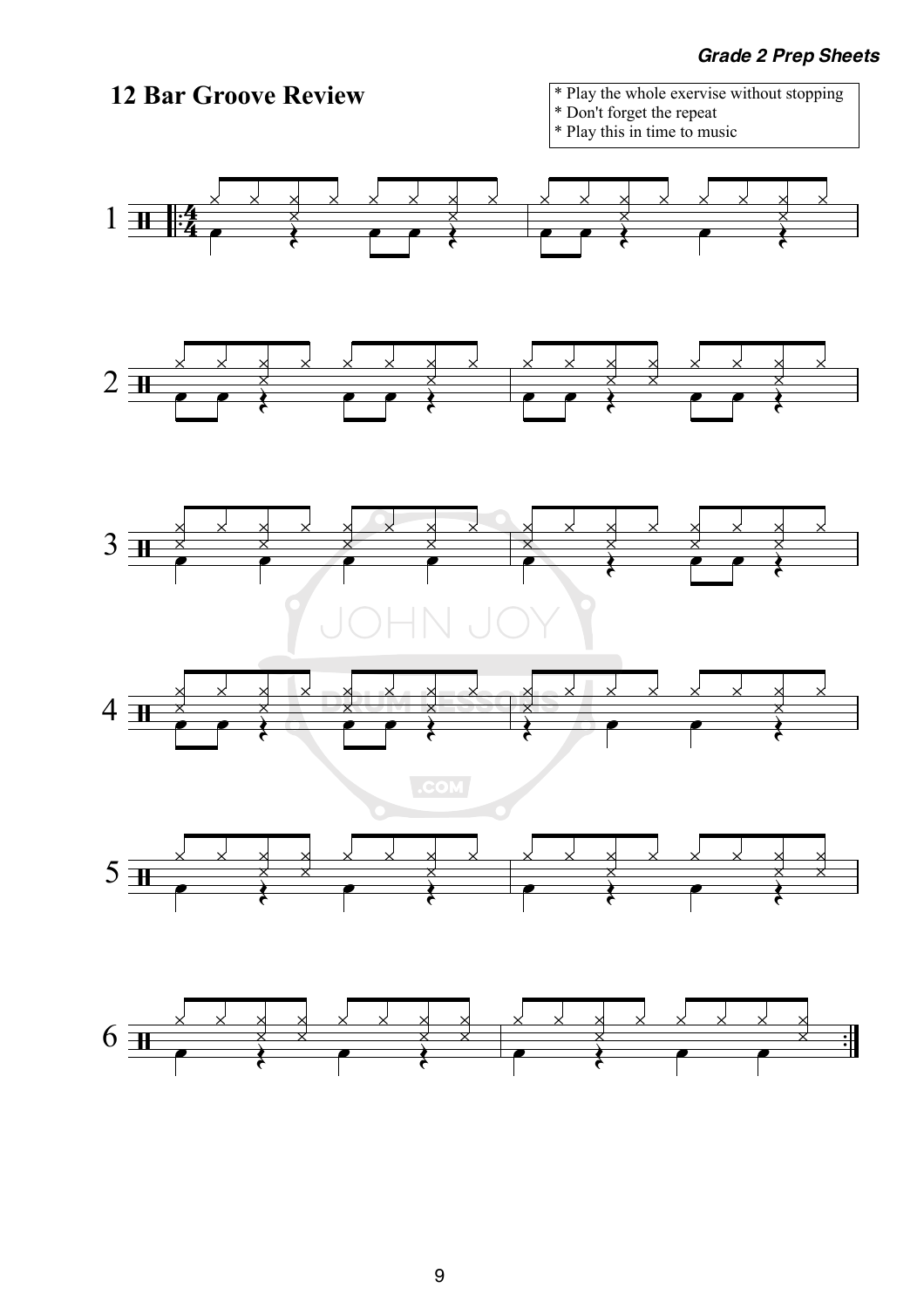## **Exercises to help build drum rolls (pt 2)**

As before, remember to take these exercises really slowly! Strive to make the buzz of each stick a similar length to the previous one.

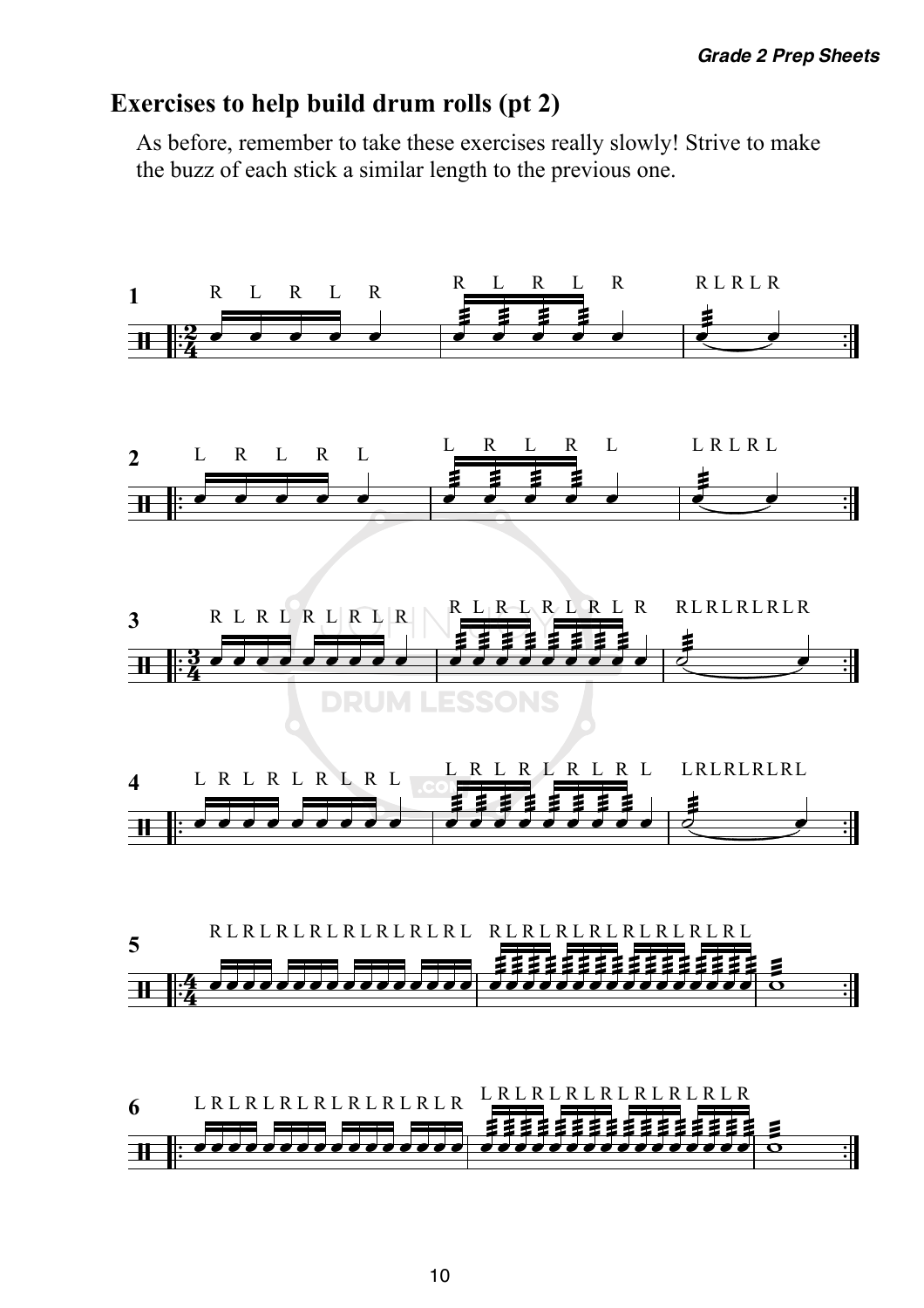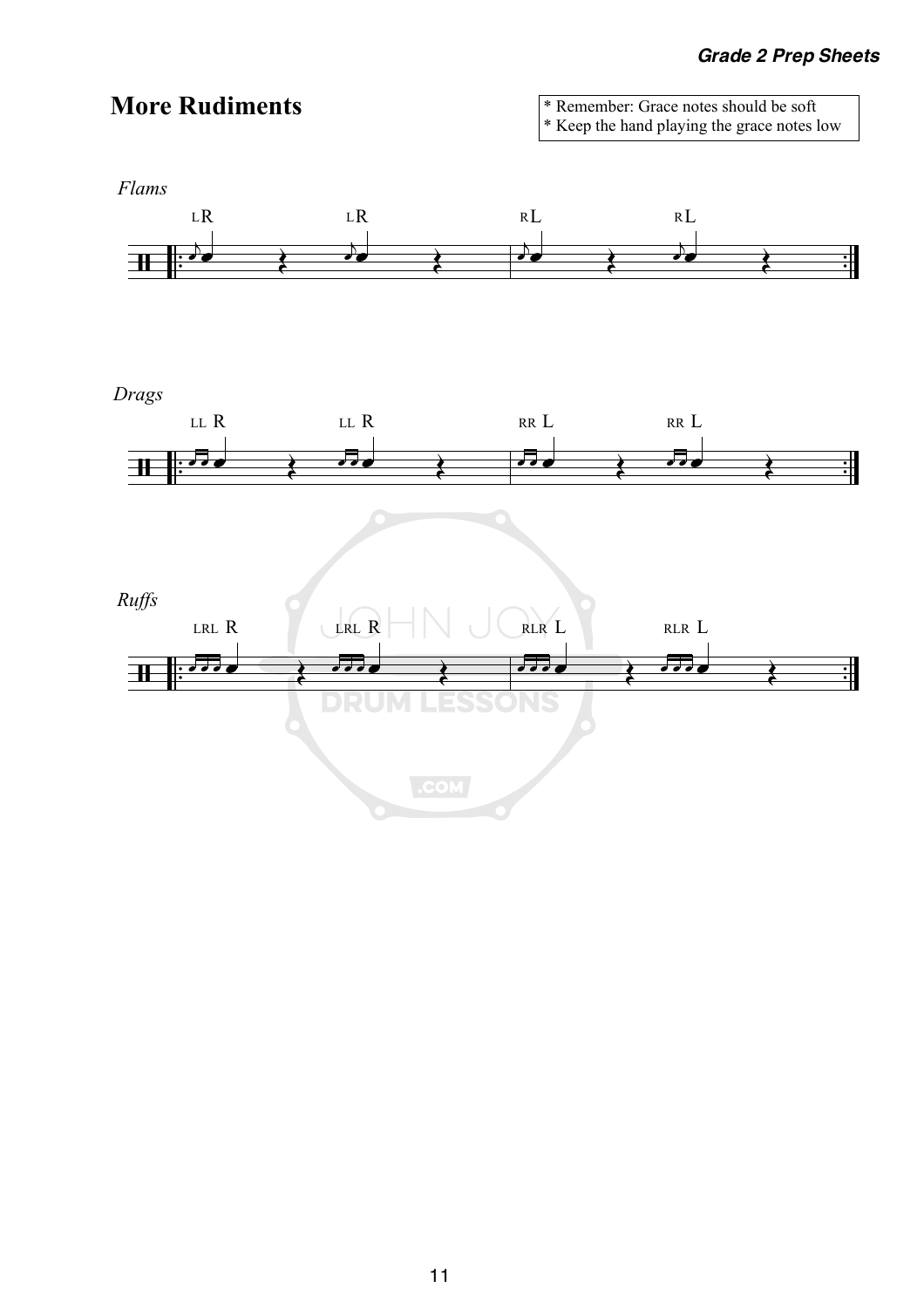

12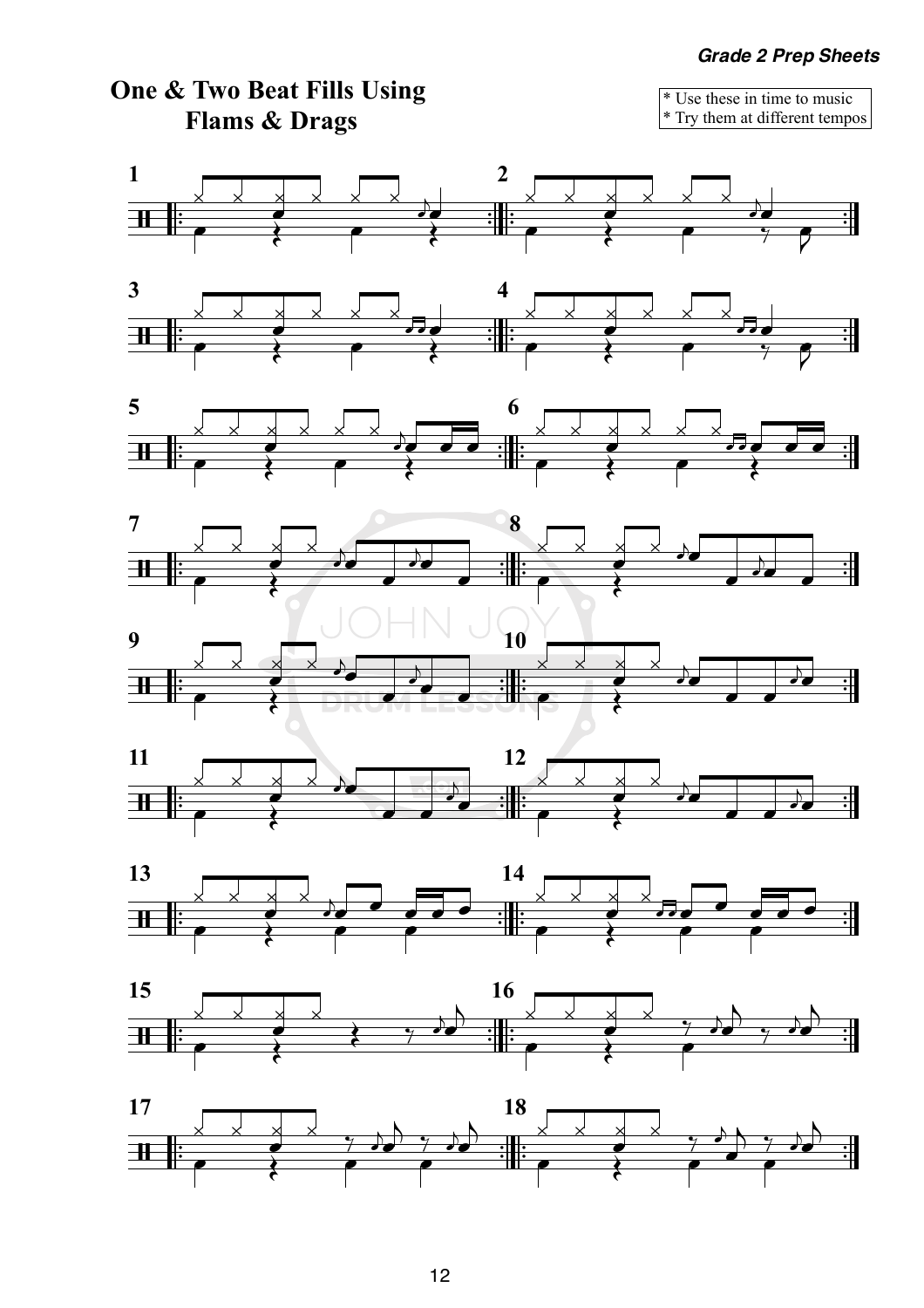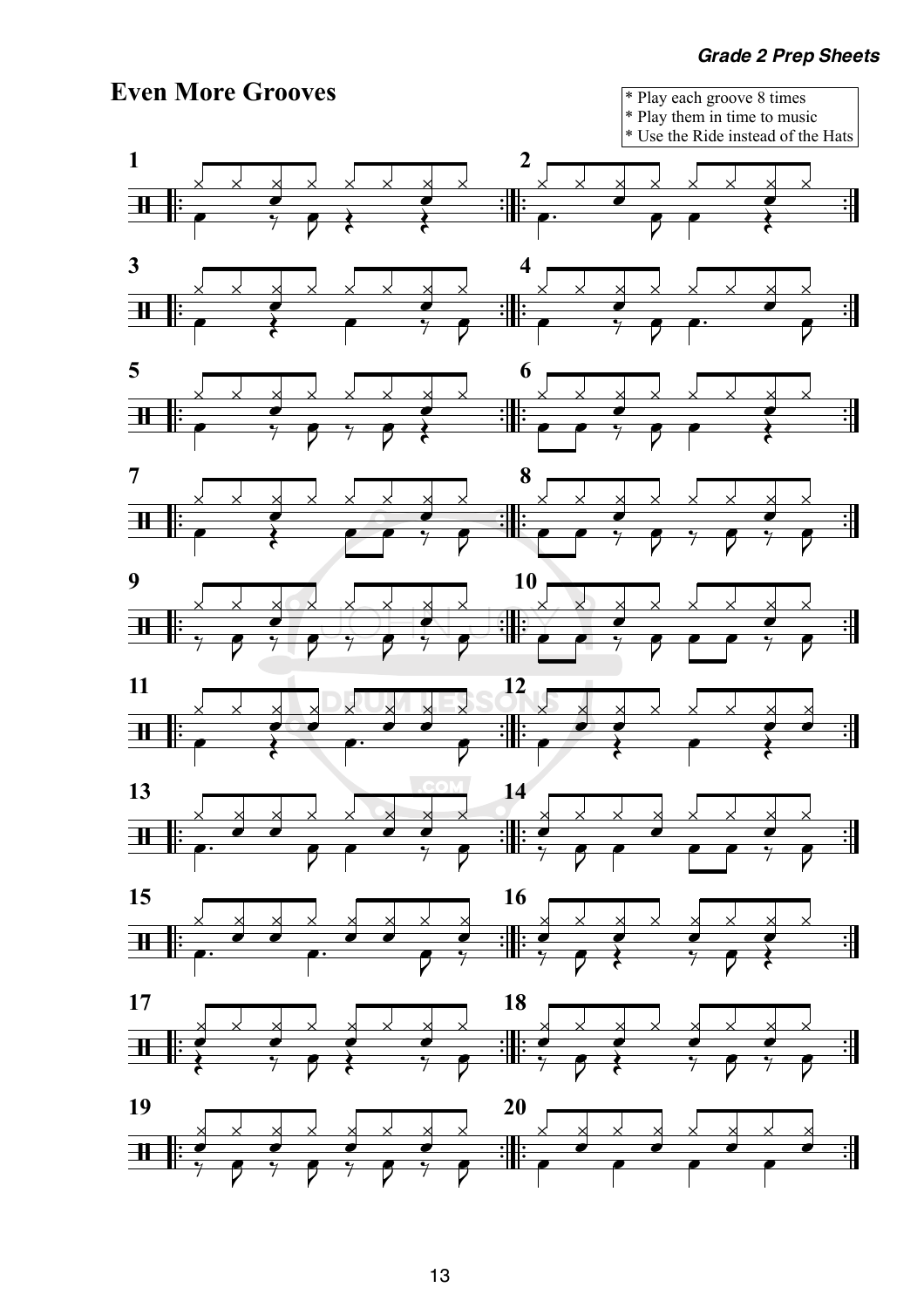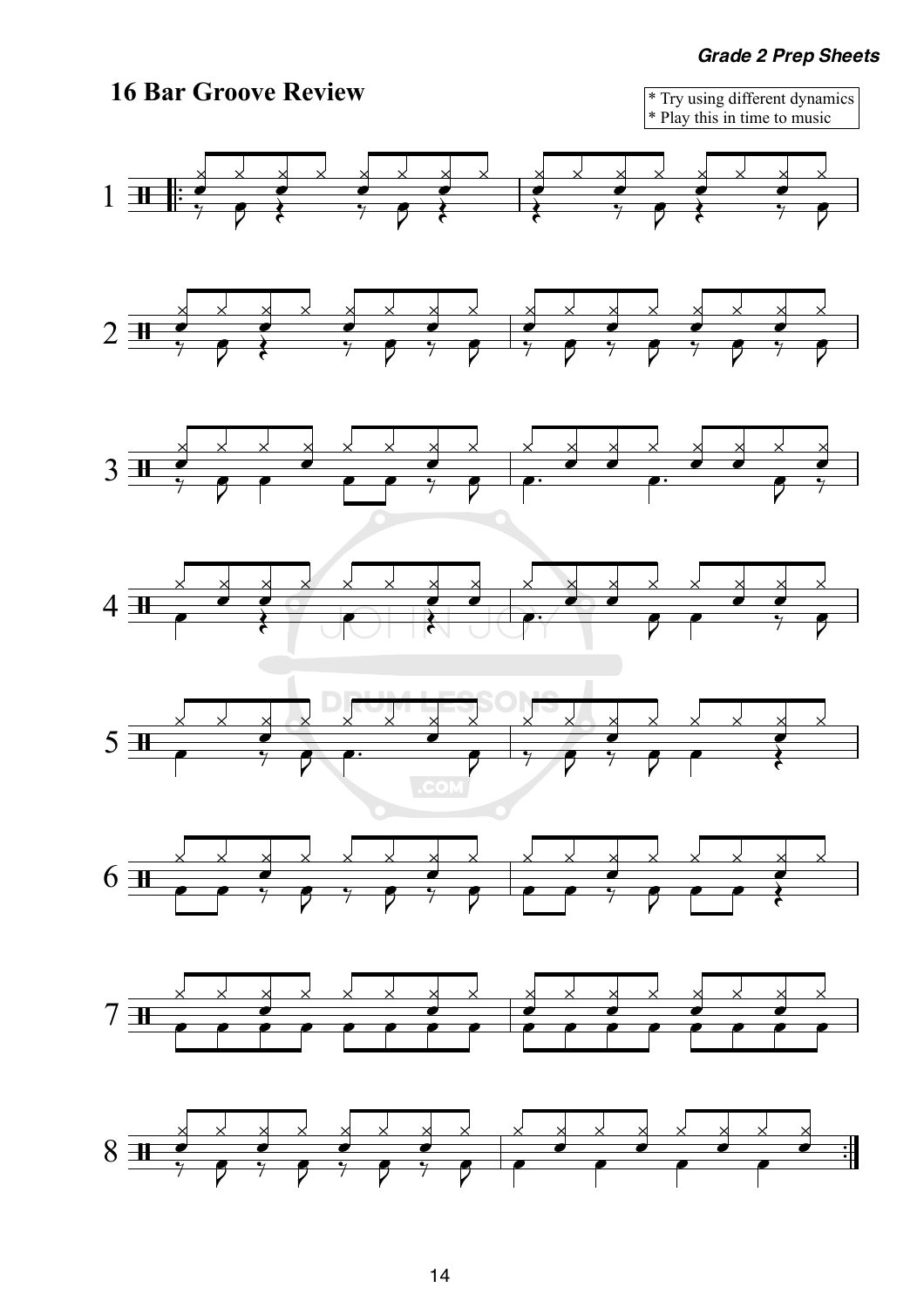## **More Rudiments**

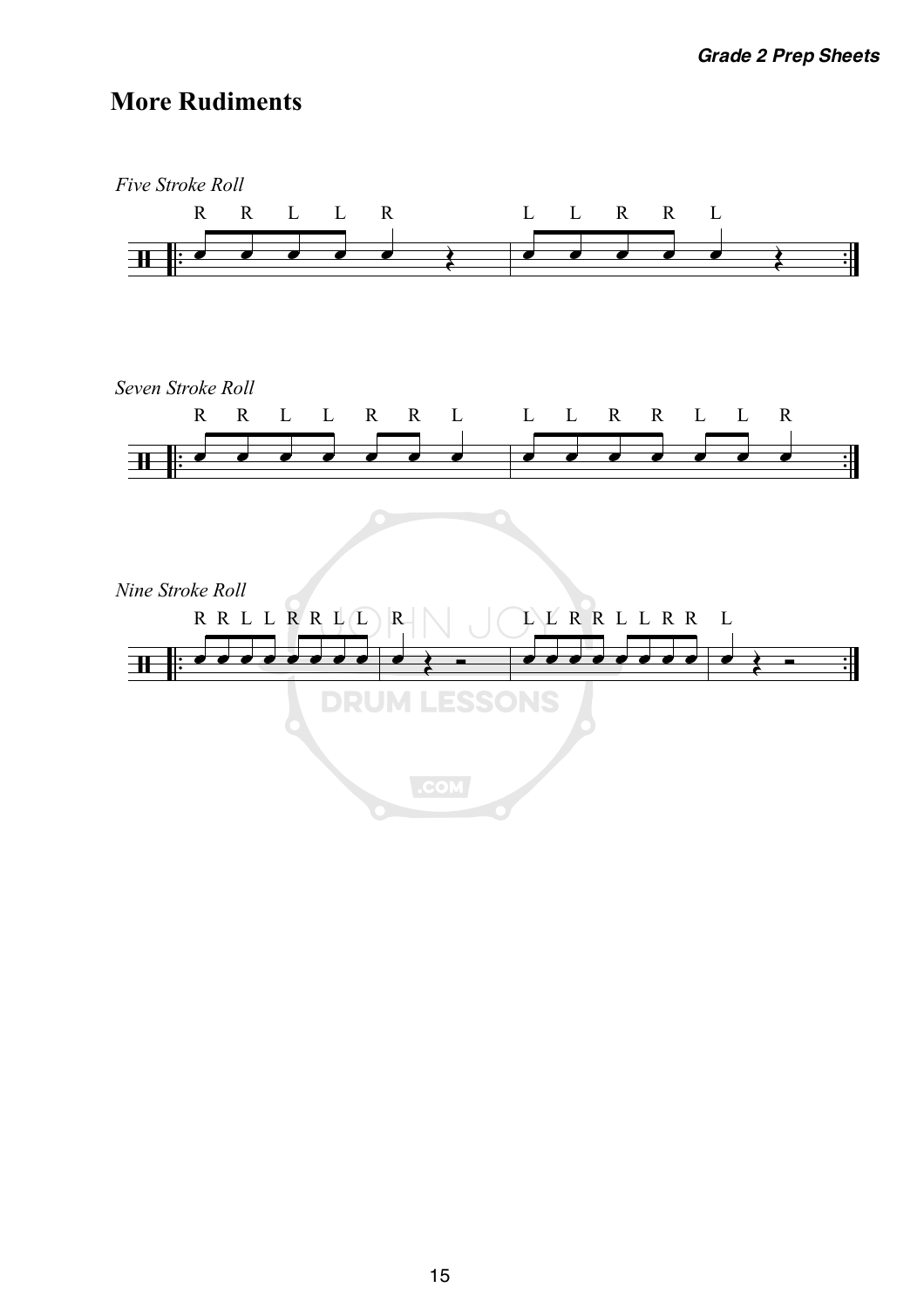



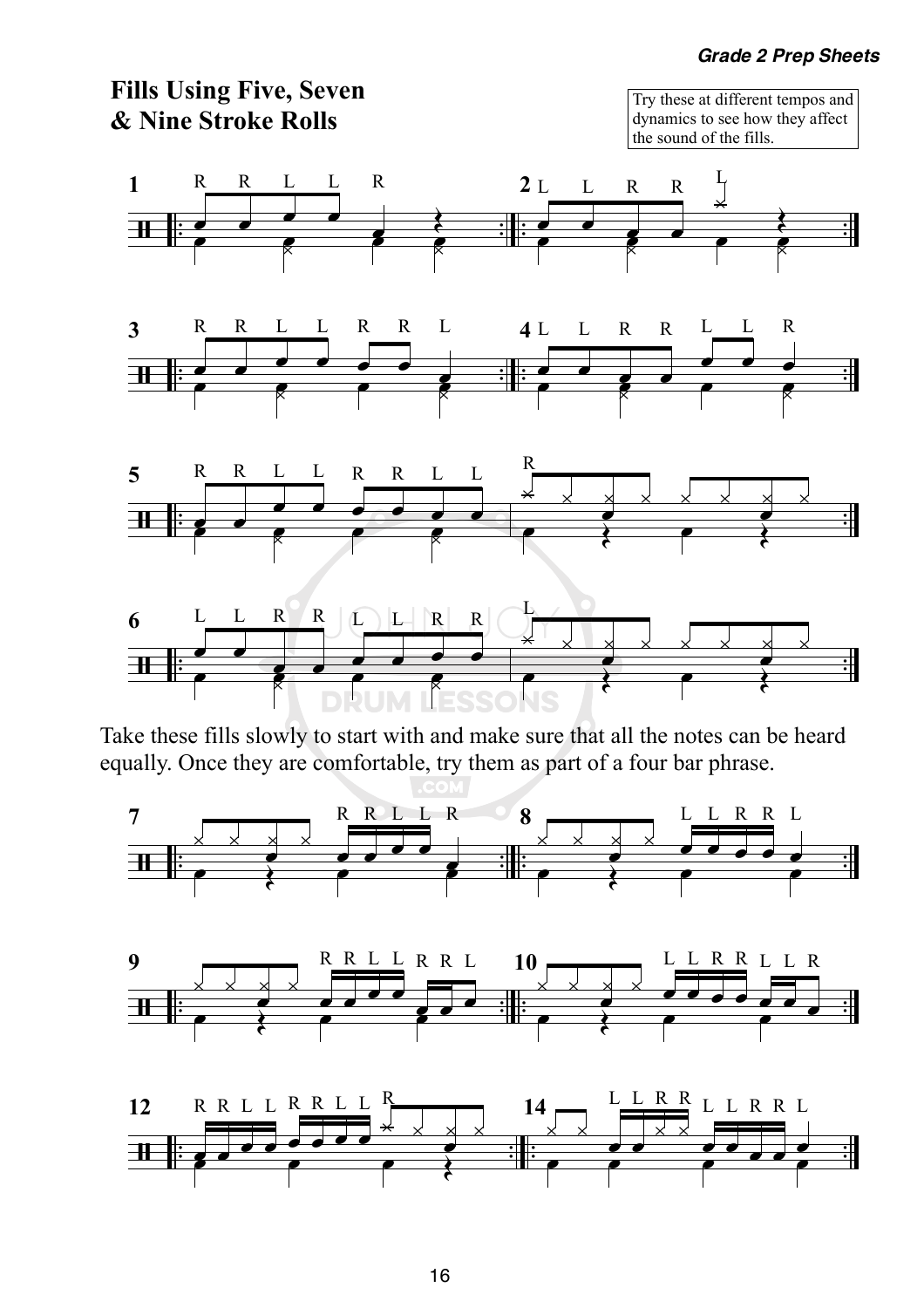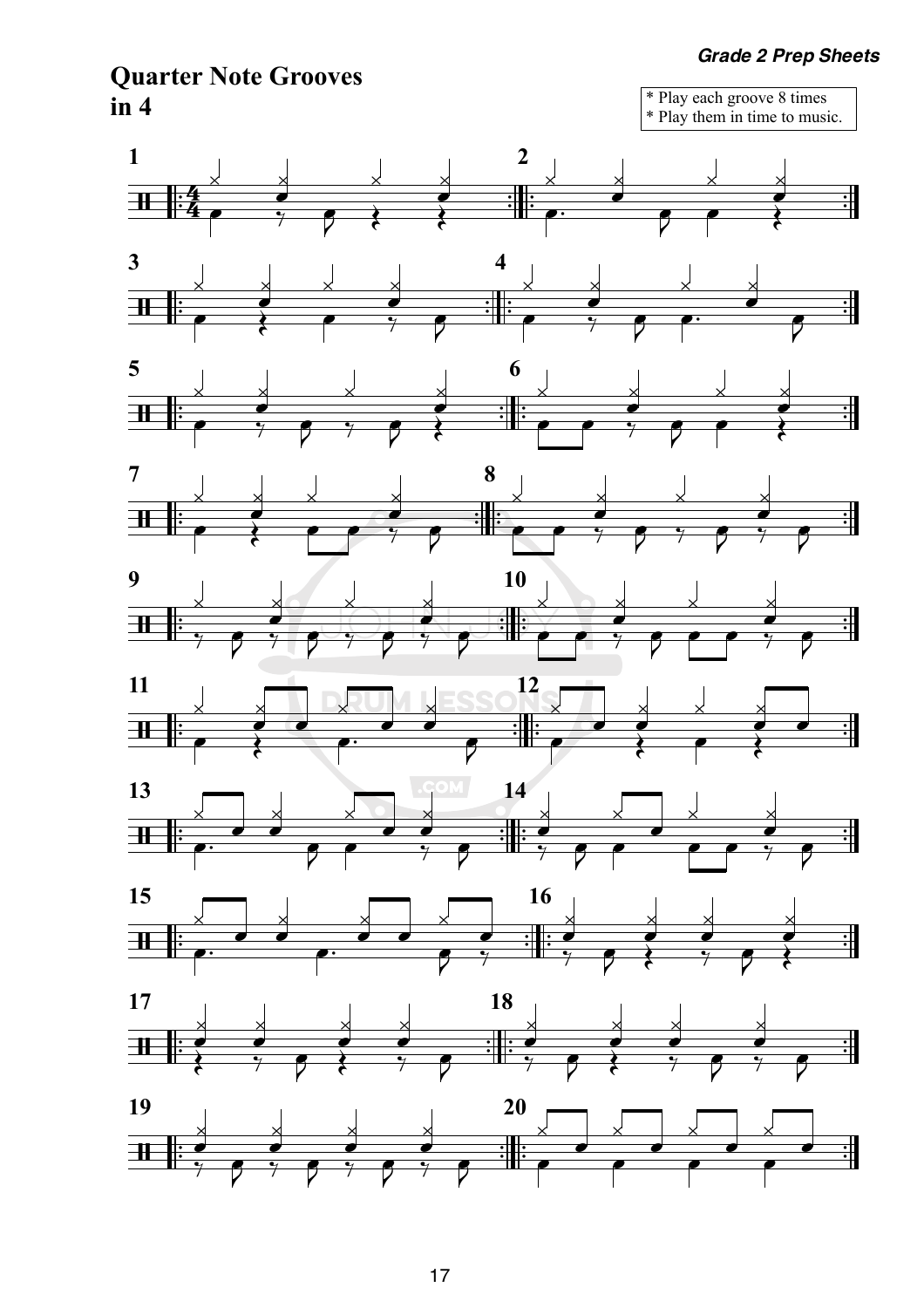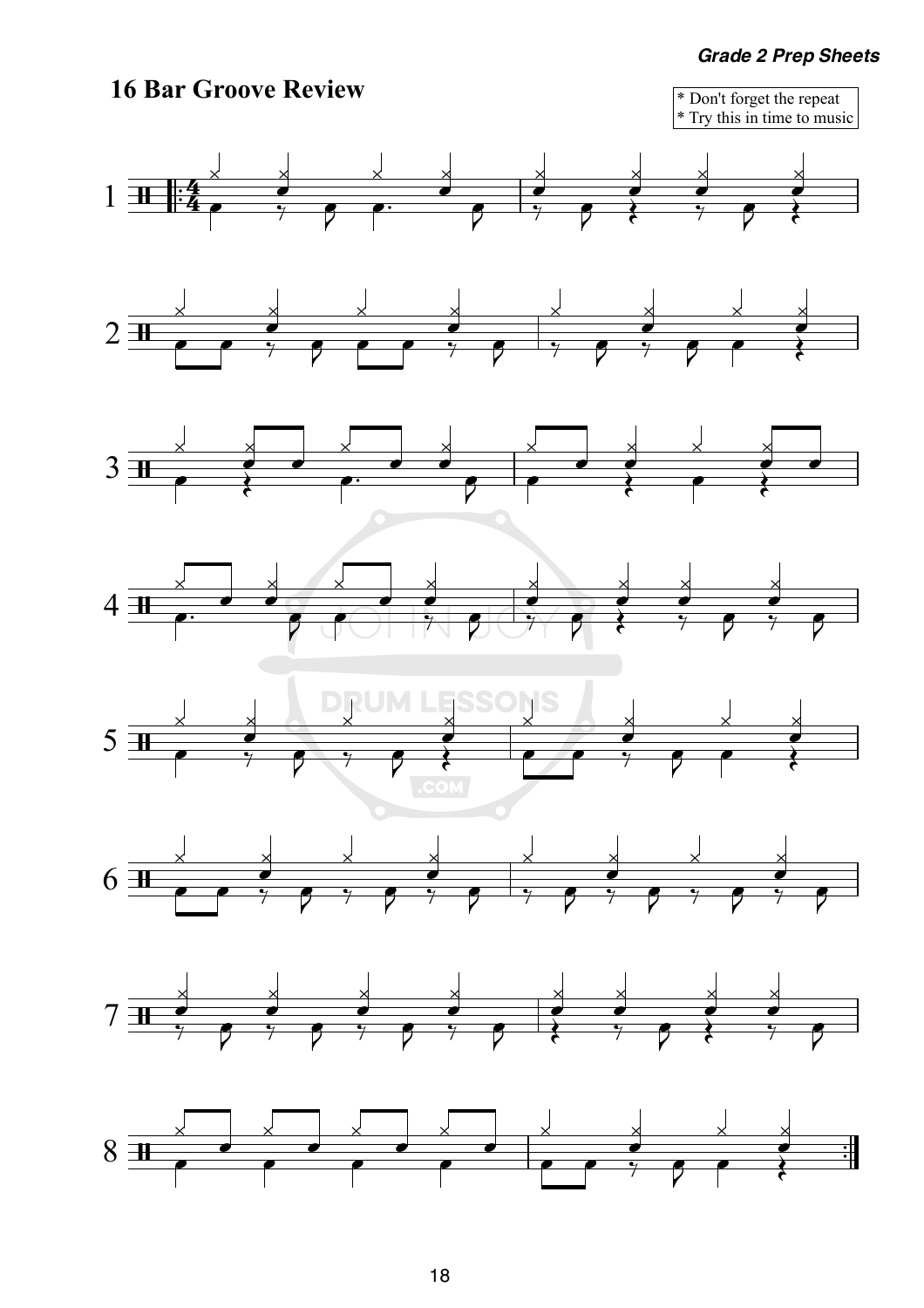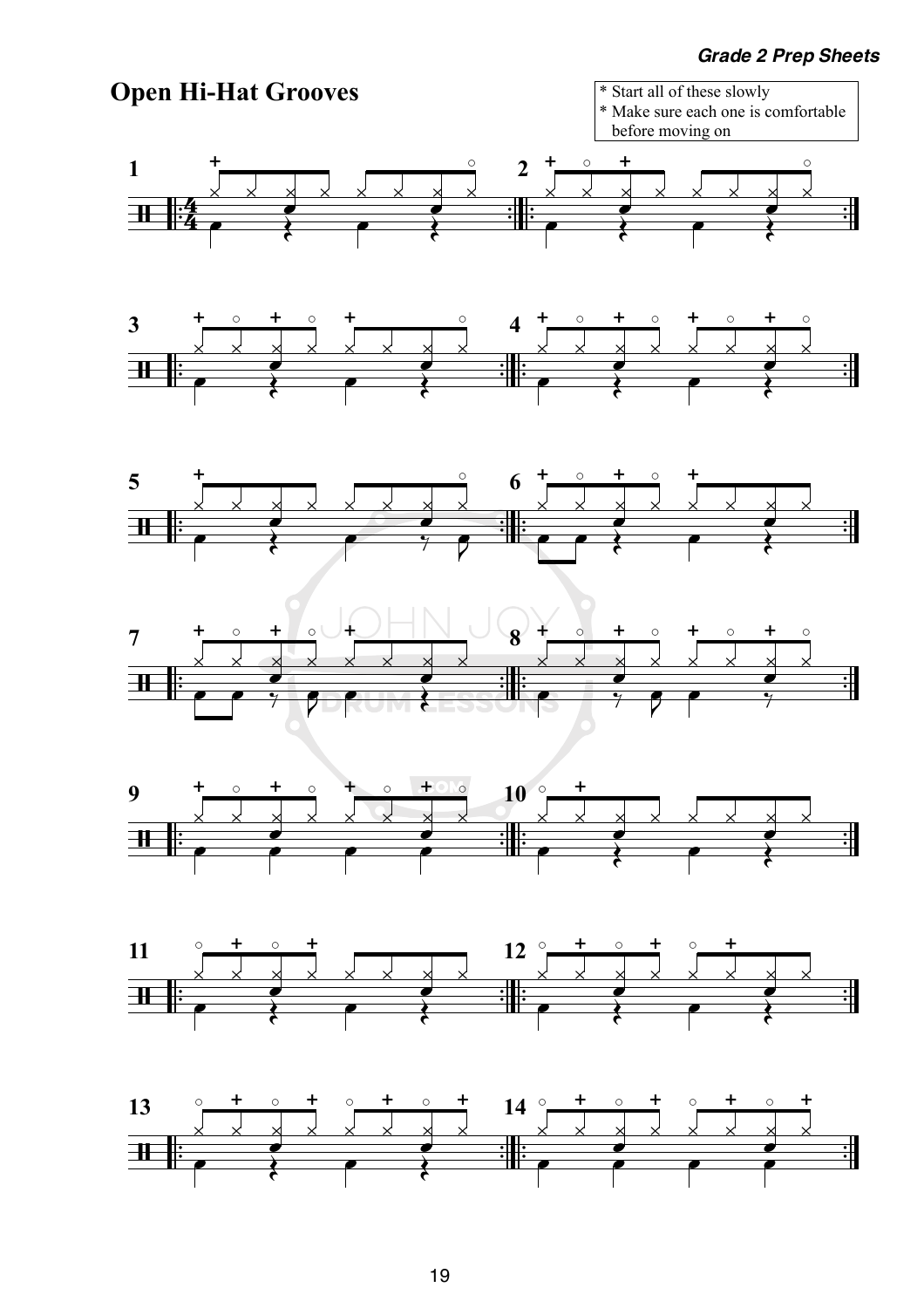### **16 Bar Groove Review**

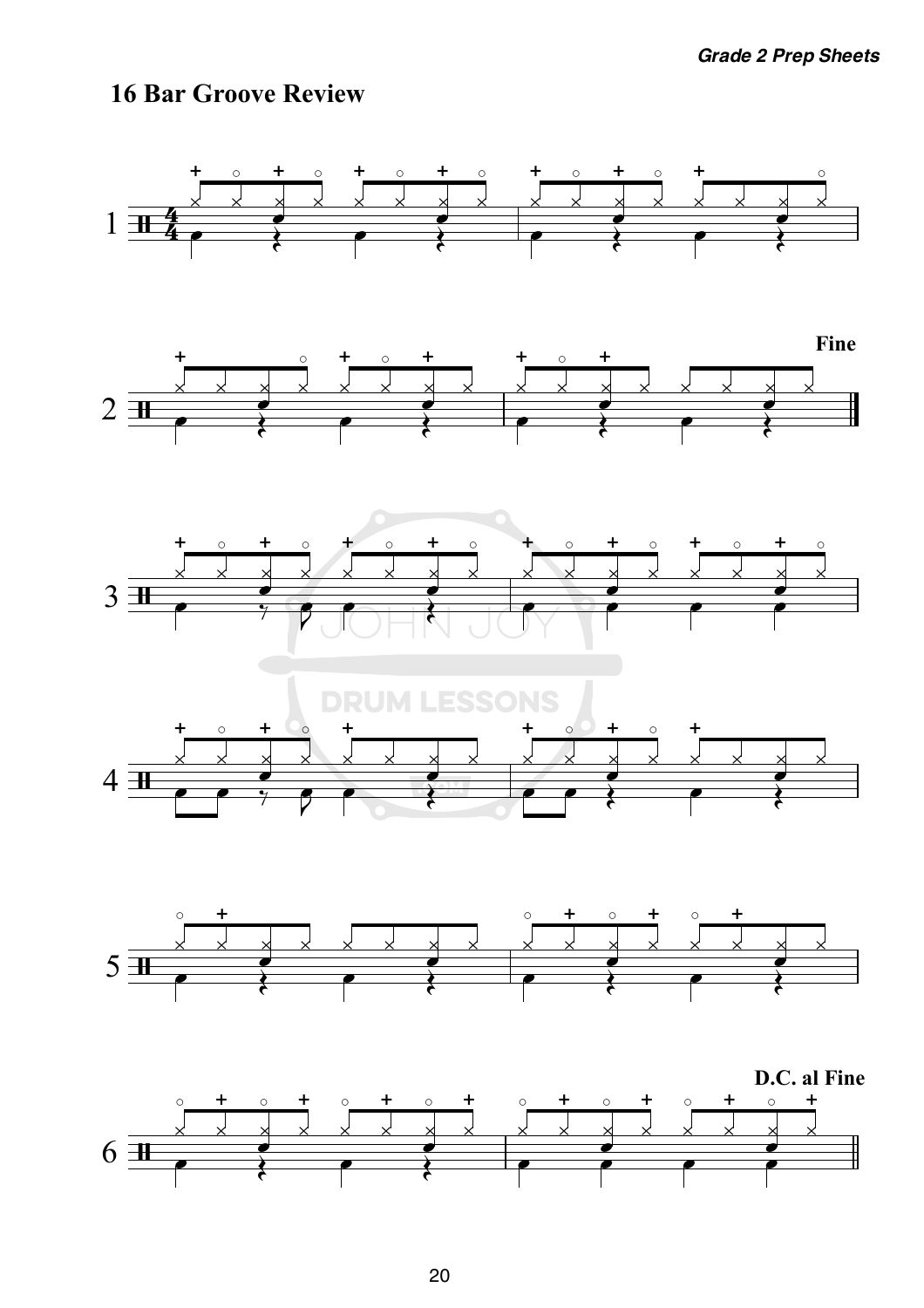# **Bossa Nova**

The Bossa Nova is a groove from Brazil. Unlike Rock grooves, the Bossa Nova should be played gently making sure that the balance of the drum kit is correct. The bass drum & hi-hat should be softer than the snare drum. Remember when you're playing this groove that the Bossa Nova is a dance.